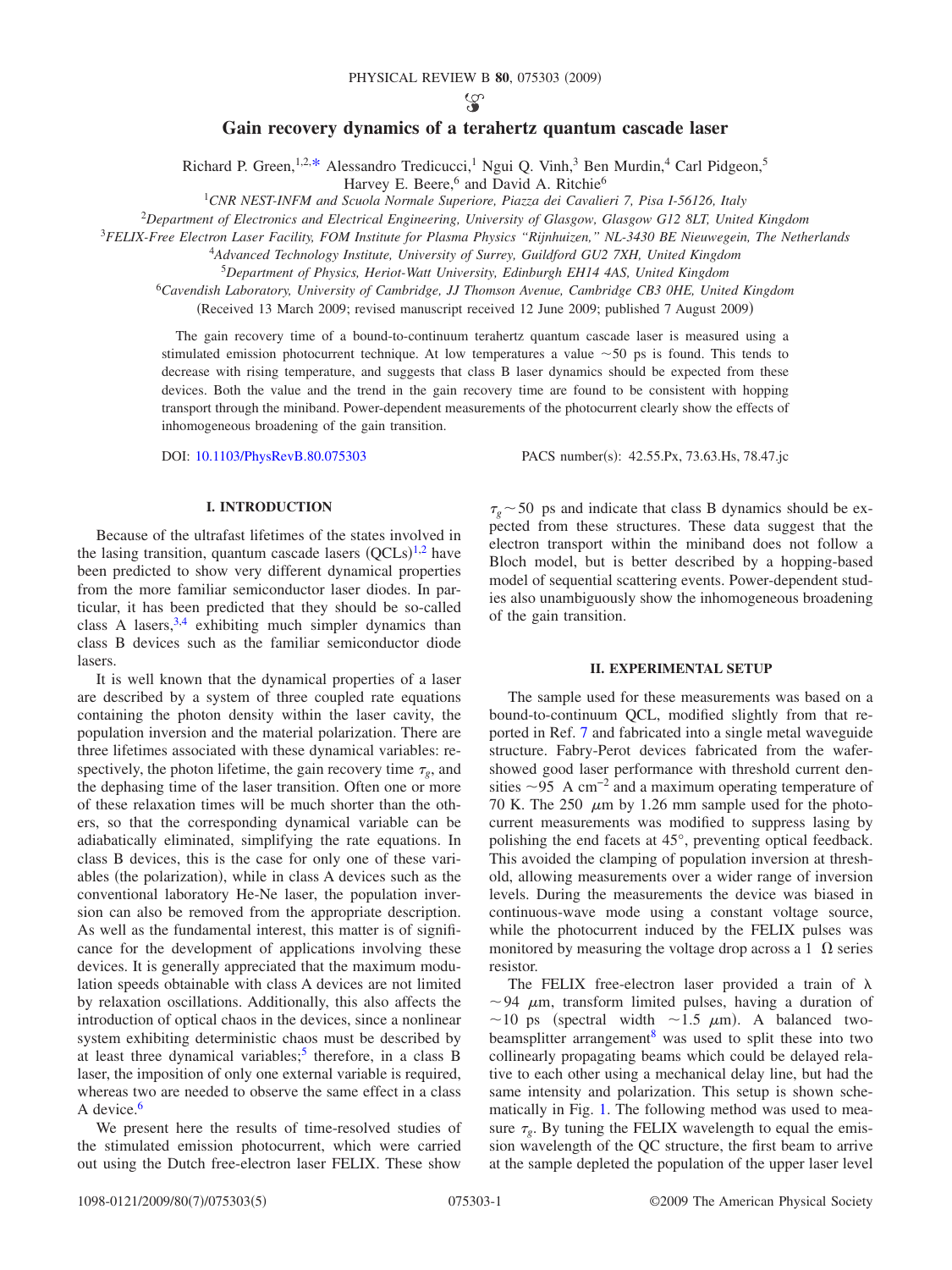<span id="page-1-0"></span>

FIG. 1. Schematic showing the two-beamsplitter method used to obtain the variable delay between the two collinear, copolarized pulses used in the experiment. Components solely used to equalize the length of the two paths have been omitted for clarity.

through stimulated emission, causing an instantaneous increase  $\delta I$  in the current flowing through the sample. For long time delays between the two optical pulses, the upper laserlevel population had recovered, and so the second pulse to arrive also caused a photocurrent  $\delta I$ . Obviously the electronics used were too much slow to discriminate between these two pulses, so the measurement indicated a total photocurrent of  $2\delta I$ . However, for short time delays, the upper laser-level population was below its steady-state value, resulting in a reduction in the measured photocurrent. By measuring the photocurrent as a function of the optical delay time, it was possible to extract the time needed for the population inversion to recover once it has been depleted. For the non-time-resolved measurements reported here, where the magnitude of the photocurrent was of interest, one of the beams was blocked to avoid interference effects. For all measurements reported here a FELIX wavelength of  $\lambda \sim 94$   $\mu$ m was used.

# **III. PHOTOCURRENT RESPONSE**

### **A. Bias dependence**

Investigations of the bias dependence of the observed photocurrent were carried out using a single-beam experiment, with a peak FELIX power of  $\sim$ 3 kW. The magnitude of these photocurrents are plotted in Fig.  $2(a)$  $2(a)$ , together with the *I*-*V* characteristic measured from the device [Fig.  $2(b)$  $2(b)$ ]. The photocurrent data fall into two regimes. At low biases a large photocurrent was observed, which decreased rapidly with bias. The measured photocurrent then reached a minimum, before in the higher current range, within the operating region of the QCL, the signal observed began to increase with applied bias, finally plateauing out, with a possible decrease at the highest current levels[.9](#page-4-9) Comparison with the *I*-*V* characteristic of the device, shown in Fig.  $2(b)$  $2(b)$  reveals that the changeover between these two regimes occurs at the current where the energy levels of the band structure first become fully aligned in the configuration necessary to support lasing and population inversion is expected to be obtained. The behavior observed here is consistent with a different origin for the photocurrent in the two regions. In the lower current region, before the energy level alignment has taken place, we believe the device to be acting as a QC photodetector, $10$  and the electrons are strongly localized within the ground state of the widest quantum well. The measured signal arises here due to the photoexcitation of an

<span id="page-1-1"></span>

FIG. 2. (a) Photocurrent magnitude measured as a function of the applied bias current, using a FELIX peak power of  $\sim$ 3 kW at  $\lambda \sim 94$   $\mu$ m. The device temperature was  $\sim$ 20 K. (b) Continuouswave *I*-*V* characteristic measured from the device under the same operating conditions.

electron into an excited state, and its subsequent decay into the ground state of the next period of the structure. Schrödinger-Poisson simulations of the structure under zero bias [Fig.  $3(a)$  $3(a)$ ] show the presence of a large dipole absorptive transition close in energy to the FELIX radiation. However, once the band alignment has taken place, as shown in Fig.  $3(b)$  $3(b)$ , absorptive transitions close to the laser energy are weak $11$  and the photocurrent is attributed to the stimulated emission process detailed above.

### **B. Time-resolved measurements**

Two-beam experiments were carried out to measure values of  $\tau_e$ ; a typical trace of the measured photocurrent against the time delay between the two pulses is shown in Fig. [4.](#page-2-0) Because the two beams are of nominally the same power and polarization, the shape of the curve is roughly symmetrical. Nevertheless, data obtained for positive and

<span id="page-1-2"></span>

FIG. 3. Calculated band diagrams for the structure under (a) zero bias and (b) expected operating bias, showing  $|\Psi|^2$  for selected wave functions. Bold lines indicate the energy levels involved in radiative transitions.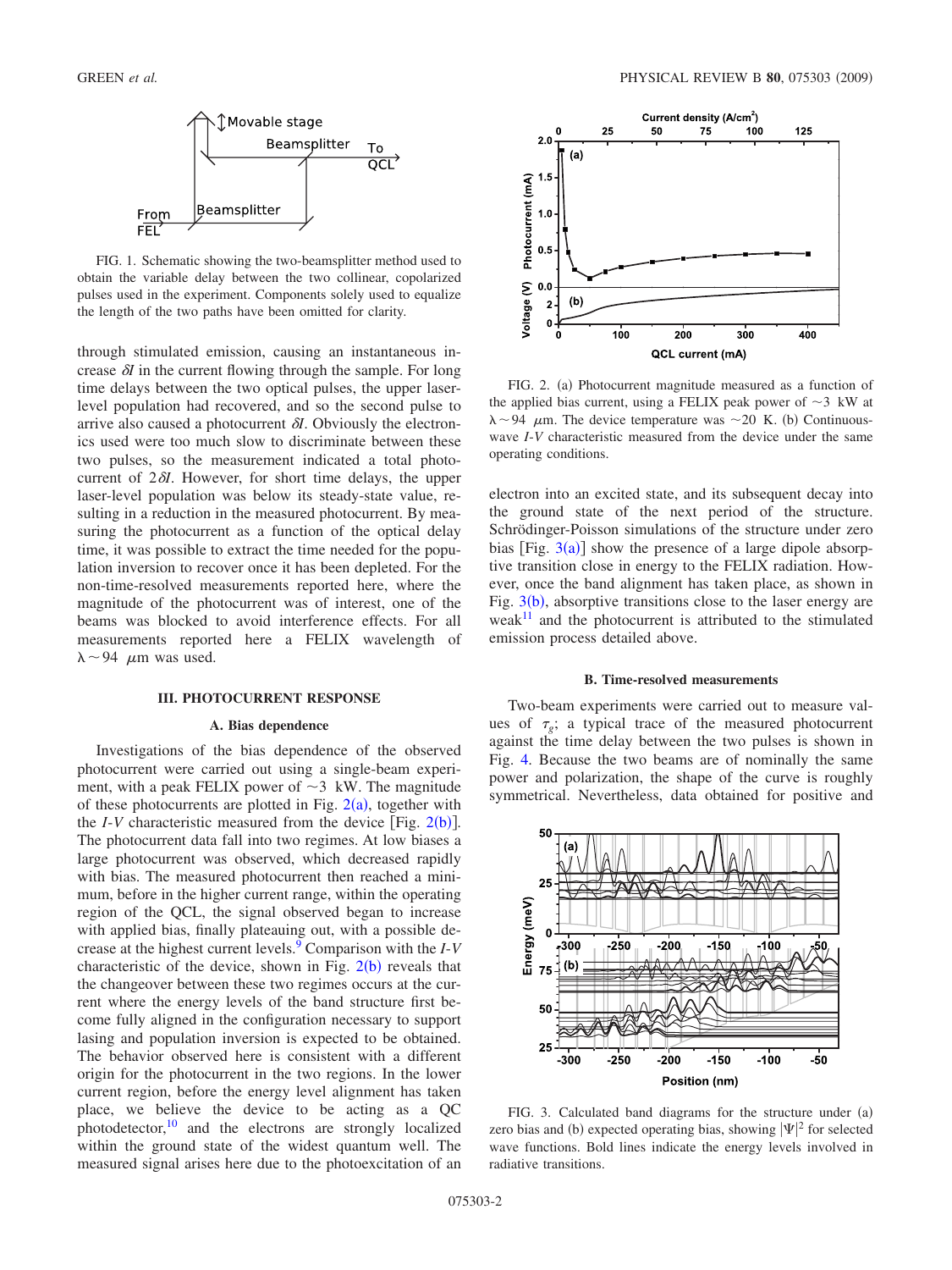<span id="page-2-0"></span>

FIG. 4. A typical trace of photocurrent against delay time between the two beams, measured at 300 mA bias current. The thick gray line shows a single exponential fit to the negative delay data. Letters indicate different regions of the curve as detailed in the text.

negative delay times were fitted separately and the results averaged. The data fall into three different regimes. Close to the zero-delay point, in region A of Fig. [4,](#page-2-0) high-amplitude oscillations of the photocurrent are observed, as a consequence of interference between the two pulses temporally overlapping on the sample. In region B there are still oscillations in the photocurrent, superimposed on a general trend. Careful study of the data shows that the oscillations in regions A and B exhibit slightly different periods, and that the region B oscillations are not present at the lowest bias currents, when the device is acting as a QC detector. We believe that the origin of these features of the data may lie in the coherent oscillation of electron wave packets across the injection barrier, $12$  induced by the sudden depopulation of the upper laser level. The measured period of these oscillations  $(\sim 3 \pm 1.5 \text{ ps})$  is in reasonable agreement with the expected 5 ps, based on the calculated tunnel coupling of 0.8 meV between the injector and upper laser levels.

Values of  $\tau_g$  were obtained by fitting the data in regions B and C to a single exponential curve. The times obtained are plotted as a function of applied bias current in Fig.  $5(a)$  $5(a)$ . Over the range of currents for which the QCL would be expected to exhibit optical gain, the recovery times obtained remain very similar,  $\sim$  50 ps. In the higher current range this corresponds to the gain recovery time,  $\tau_{\varrho}$ , whereas at lower currents the structure is effectively acting as a saturable absorber, and the longer times measured relate to the absorption recovery time.

There are two components to  $\tau_g$ : the time taken for the electron to leave the lower laser level and transit through the miniband, and the tunneling time across the injection barrier. The latter process takes place by resonant tunneling and is expected to occur very rapidly. Although no experimental studies of its value have so far been carried out for THz QCLs, mid-infrared pump-probe measurements have suggested that transfer across the barrier takes place within 3–4 ps[.12](#page-4-12) The obtained long lifetimes are thus dominated by the transport of the electron within the miniband. Using a 50 ps gain recovery time, and the 123 nm period of the quantum cascade structure, we estimate the electron drift velocity within the miniband to be  $v_d \sim 2.5 \times 10^5$  cm s<sup>-1</sup>.

This surprisingly high value for  $\tau_{\varrho}$  can be understood in terms of hopping transport through the miniband, where the

<span id="page-2-1"></span>

FIG. 5. (a) Gain recovery times measured as a function of the bias current. The measurements were carried out using 94  $\,\mu$ m laser excitation at a power of  $\sim$  1 kW. (b) Gain recovery times measured as a function of temperature. A 300 mA bias current was used, with a FELIX peak power of  $\sim$ 3 kW.

electrons are sequentially scattered between the individual states forming a Wannier-Stark ladder. While there is an extensive literature on this subject, $^{13}$  the majority relates to transport through either very narrow minibands (width  $\sim$  1 meV) or to strongly coupled ones with a miniband width greater than the optical phonon energy and so is not directly comparable with our structure. Rott *et al.*[14](#page-4-14) have calculated the field-dependent drift velocity for a specific structure with a 20-meV-wide miniband. At a comparable electric field of ~2.5 kV cm<sup>-1</sup>, they predict  $v_d$  ~ 10<sup>5</sup> cm s<sup>-1</sup>, very similar to our measured value. However, there are several differences between these two structures which might modify the mobility. Rather than being uniformly doped, in THz QCLs the dopant atoms are usually concentrated in a single quantum well, set back from the injection barrier to reduce the impurity-induced scattering of electrons out of the upper laser level. In the QCL structure we are considering, the average doping density over the whole period is approximately four times lower than in the structure considered by Rott *et al.*, [14](#page-4-14) and so the impurity-induced scattering would be expected to be reduced. In addition, the miniband in our structure is somewhat narrower (16 meV vs 20 meV). Both of these factors would be expected to result in a reduced mobility in the QCL when compared to the superlattice used for their calculations. However, it also has to be remembered that the QCL structure differs from a standard superlattice through not having translational symmetry. In a traditional Wannier-Stark ladder each wave function is mainly localized within a single quantum well, so that the conductance is dominated by  $|\Delta \nu|=1$  scattering events, where  $\nu$  represents the level index. In contrast, the miniband within a bound-tocontinuum QCL is structured so that at the design field each wave function is delocalized over two or more quantum wells, increasing the probability of  $|\Delta \nu| > 1$  transitions taking place. This fact would in contrast be expected to increase the drift velocity within the miniband.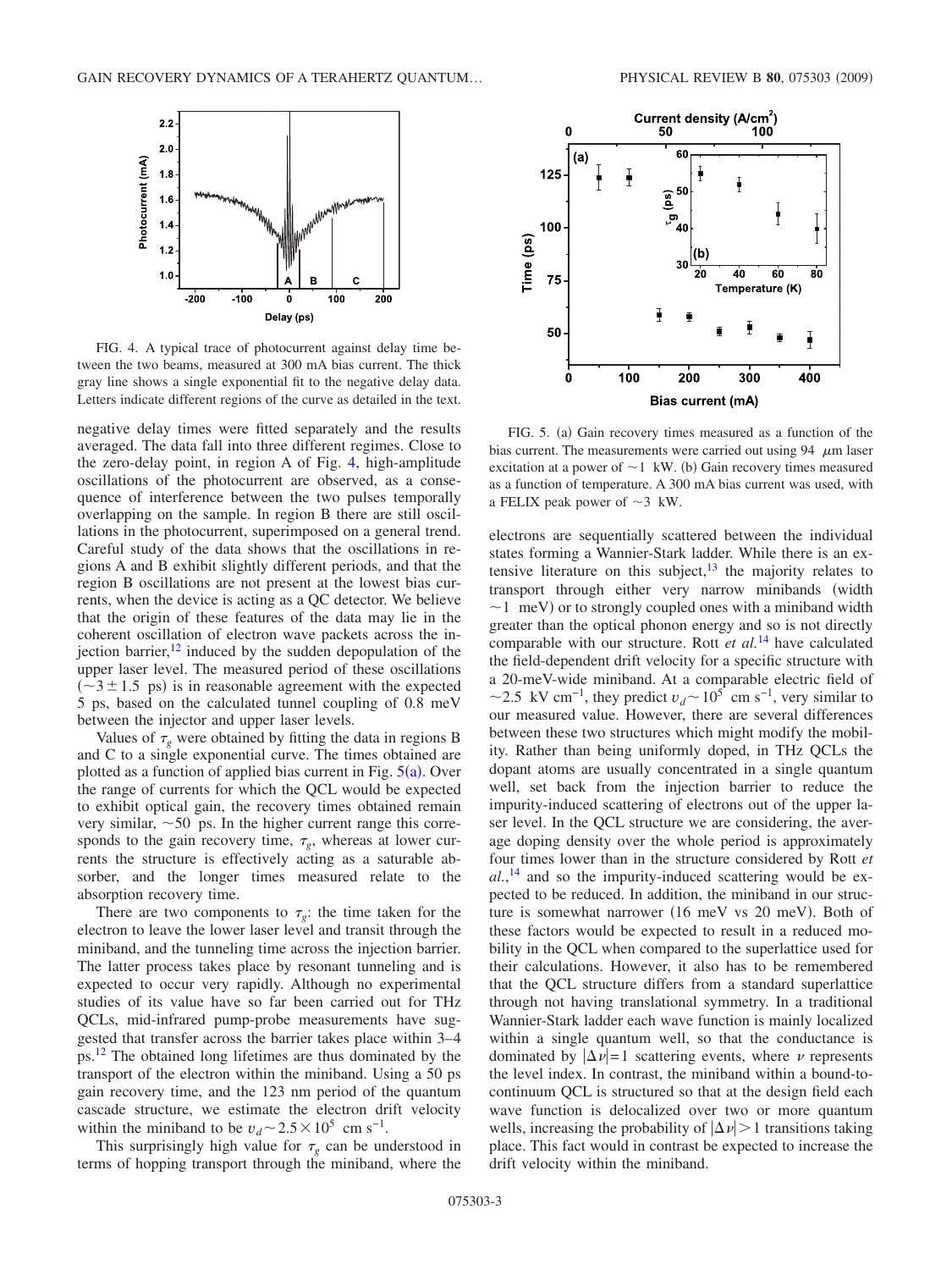Further evidence for hopping-based transport within the miniband is provided by the temperature dependence of  $\tau_{\varphi}$ , shown in Fig.  $5(b)$  $5(b)$ . These were measured at a constant bias current of 300 mA, with a FELIX peak power of  $\sim$ 3 kW, increased above that used for the current-dependent measurements to allow a good signal to noise ratio to be maintained over a wider temperature range. We observe a consistent decrease in  $\tau_{\varrho}$  as the temperature is increased, agreeing with the model of transport within the miniband taking place by successive scattering events between states within a Wannier-Stark ladder. In contrast, Bloch transport through the superlattice would be expected to become slower as the temperature is raised, with the mobility being limited by phonon scattering.<sup>15</sup> We note that recent measurements of  $\tau_{\varrho}$ in mid-infrared  $(\lambda \sim 4-5.5 \mu m)$  QCLs (Ref. [16](#page-4-16)) have shown the presence of Bloch transport. These devices were designed with much greater miniband width  $(\sim 150 \text{ meV})$ than those considered here, which we consider to be the reason for this difference between mid-infrared and THz QCLs.

The measured values of  $\tau_g$  are about four times longer than the expected  $\sim$ 12 ps lifetime of a photon within the laser cavity. $17$  We can now compare these values with those relevant for semiconductor laser diodes emitting at telecommunications wavelengths in the near infrared. Since the facet reflectivity, device length, and refractive index are approximately the same, the photon lifetimes for the two types of devices are broadly similar. Recent measurements of the gain recovery time, associated with band refilling in a bulk  $\lambda$  $\sim$  1.55  $\mu$ m semiconductor optical amplifier,<sup>18</sup> show a strong bias dependence, with  $\tau_{g} \sim 20 - 160$  ps, being of a similar order of magnitude to the value reported here for a THz QCL. This strongly suggests that the dynamic properties to be expected from this QCL design will resemble the class B behavior of semiconductor diode lasers, rather than class A.

The gain recovery time can be expected to vary significantly between different QCL designs. In particular, in QCL designs reliant on optical phonon-assisted depopulation of the lower laser level<sup>1,[19](#page-4-19)</sup> the energy spacing between the lower laser level and the injector state/upper laser-level doublet in the succeeding period of the structure is greater than an optical phonon energy. In this situation, electrons can rapidly lose energy through LO phonon emission, and the gain recovery time is likely to be correspondingly faster. $^{20}$ 

#### **C. Saturation properties**

Measurements were also carried out of the magnitude of the photocurrent response as a function of the FELIX power incident on the sample at a fixed bias current of 300 mA. The results of this are shown in Fig.  $6(a)$  $6(a)$ . It is well known that the saturation or bleaching of a transition is described by the  $expression<sup>21</sup>$ 

$$
\Delta I \propto \frac{P}{\left(1 + \frac{P}{P_{sat}}\right)^m},\tag{1}
$$

where  $\Delta I$  is the induced photocurrent,  $P$  is the incident power, and *Psat* is the saturation power, at which the saturated absorption coefficient reaches half of its unsaturated

<span id="page-3-0"></span>

FIG. 6. (a) Symbols represent the measured photocurrent as a function of FELIX peak power, at  $\lambda = 94$   $\mu$ m, 300 mA bias current and 20 K device temperature. The line is a fit to the data using the expression for inhomogeneous broadening and a saturation power of 240 mW. (b) Arrhenius plot of the photocurrent measured as a function of temperature. The same conditions were used, but the FELIX peak power was fixed at  $\sim$  1 kW. The dashed line represents a fit to the high-temperature data, using an activation energy of 5.5 meV.

value. The value of *m* differs depending on the broadening mechanism applicable for the transition. For a purely homogeneously broadened transition *m*= 1, while for inhomogeneous broadening it is equal to 0.5. The solid line in Fig.  $6(a)$  $6(a)$ is the result of a fit to the measured data with the above expression using  $m = 0.5$ , and a saturation peak power of 240 mW. It should be noted that this power represents the FELIX power output rather than the power actually coupled into the device, which will be significantly lower due to the mode mismatch between the large focus provided by the parabolic mirror, and the QCL waveguide mode.

One possible reason for the inhomogeneous broadening observed is due to the diagonal nature in real space of the laser transition, resulting in a strong role for the interface roughness[.22](#page-4-22) However we cannot exclude the possibility of small differences in either the physical structure or electric field experienced by the individual QC active regions, or even variations in the electric field across the laser ridge. The existence of an inhomogeneously broadened gain is potentially highly beneficial for the development of QC amplifiers of terahertz light $^{23}$  since it reduces the adverse effects of gain saturation on the available output power.

#### **D. Temperature dependence**

Under the same conditions, but with a fixed FELIX power, the temperature dependence of the photocurrent magnitude was investigated. This illuminates a different aspect of QCL operation to the temperature variation in  $\tau_g$  studied above, since the photocurrent magnitude is sensitive to the population inversion, while the gain recovery time studies give us information about the dynamics of the electrontransport process through the miniband. The magnitude of